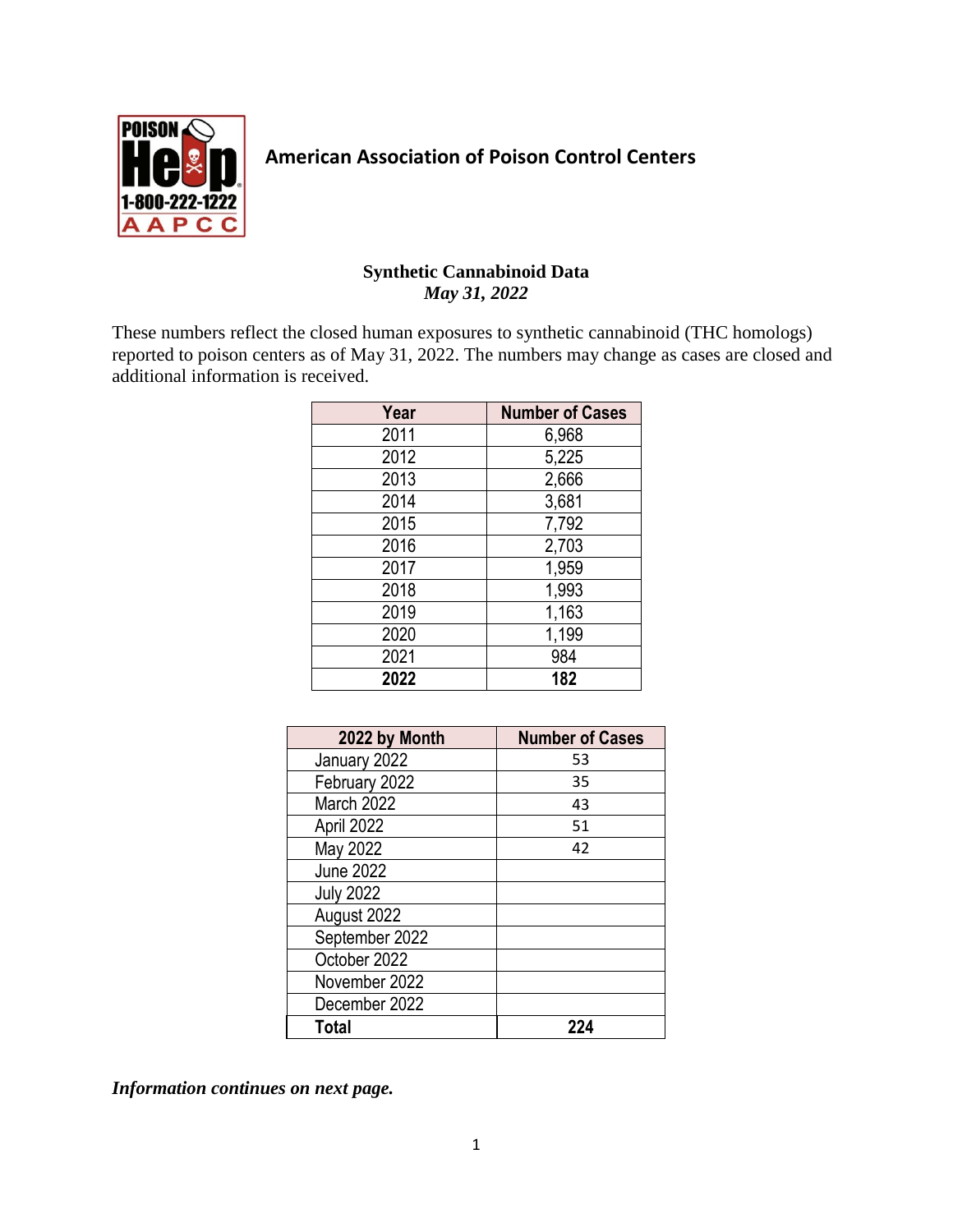| <b>Month</b> | <b>Number of Cases</b> |      |       |       |       |
|--------------|------------------------|------|-------|-------|-------|
|              | 2022                   | 2021 | 2020  | 2019  | 2018  |
| January      | 53                     | 88   | 81    | 89    | 145   |
| February     | 35                     | 84   | 92    | 120   | 191   |
| March        | 43                     | 96   | 69    | 97    | 175   |
| April        | 51                     | 118  | 65    | 102   | 309   |
| May          | 42                     | 107  | 77    | 112   | 178   |
| June         | 0                      | 82   | 118   | 113   | 175   |
| July         | $\mathbf 0$            | 68   | 119   | 105   | 157   |
| August       | 0                      | 62   | 169   | 85    | 172   |
| September    | $\mathbf{0}$           | 67   | 129   | 83    | 199   |
| October      | 0                      | 75   | 95    | 93    | 97    |
| November     | $\overline{0}$         | 47   | 111   | 73    | 97    |
| December     | $\mathbf{0}$           | 89   | 62    | 91    | 98    |
| Total        | 224                    | 984  | 1,187 | 1,163 | 1,993 |

| <b>Month</b> | <b>Number of Cases</b> |       |       |       |       |
|--------------|------------------------|-------|-------|-------|-------|
|              | 2017                   | 2016  | 2015  | 2014  | 2013  |
| January      | 188                    | 292   | 355   | 181   | 177   |
| February     | 155                    | 282   | 273   | 167   | 252   |
| March        | 157                    | 302   | 270   | 205   | 253   |
| April        | 165                    | 207   | 1,511 | 251   | 266   |
| May          | 193                    | 228   | 1,205 | 312   | 277   |
| June         | 195                    | 170   | 655   | 337   | 230   |
| July         | 167                    | 224   | 740   | 280   | 186   |
| August       | 139                    | 211   | 721   | 441   | 204   |
| September    | 162                    | 175   | 629   | 395   | 213   |
| October      | 234                    | 155   | 614   | 439   | 200   |
| November     | 101                    | 279   | 454   | 357   | 208   |
| December     | 103                    | 178   | 365   | 316   | 200   |
| Total        | 1,959                  | 2,703 | 7,792 | 3,681 | 2,666 |

**Please note:** American Association of Poison Control Center data for this year and last is considered preliminary because it is possible that a poison center may update a case anytime during the year if new information is obtained. In the fall of each year, the data for the previous year is locked, and no additional changes are made.

The term "exposure" means someone has had contact with the substance in some way; for example, ingested, inhaled, absorbed by the skin or eyes, etc. Not all exposures are poisonings or overdoses.

*Information continues on next page.*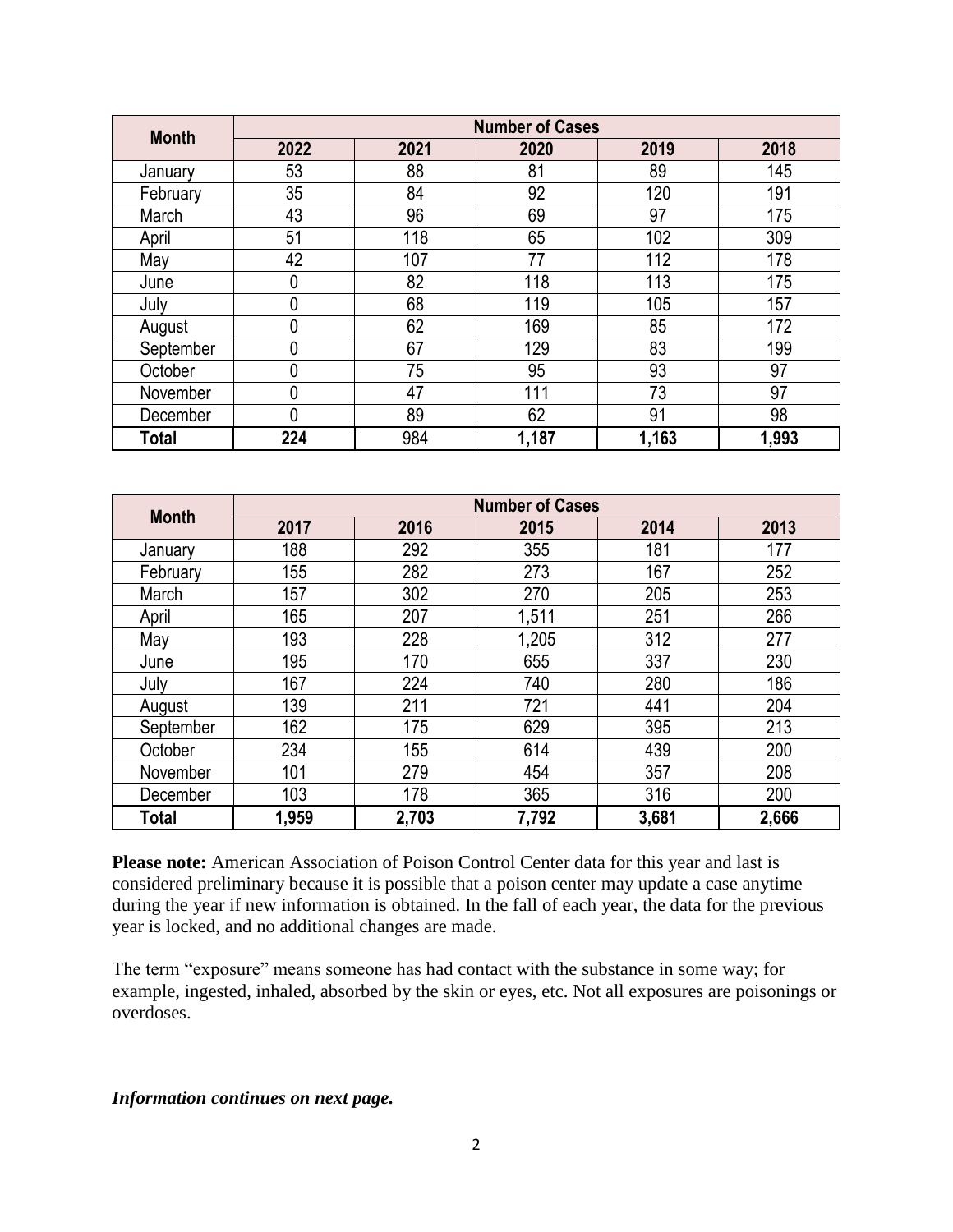



*Information continues on next page.*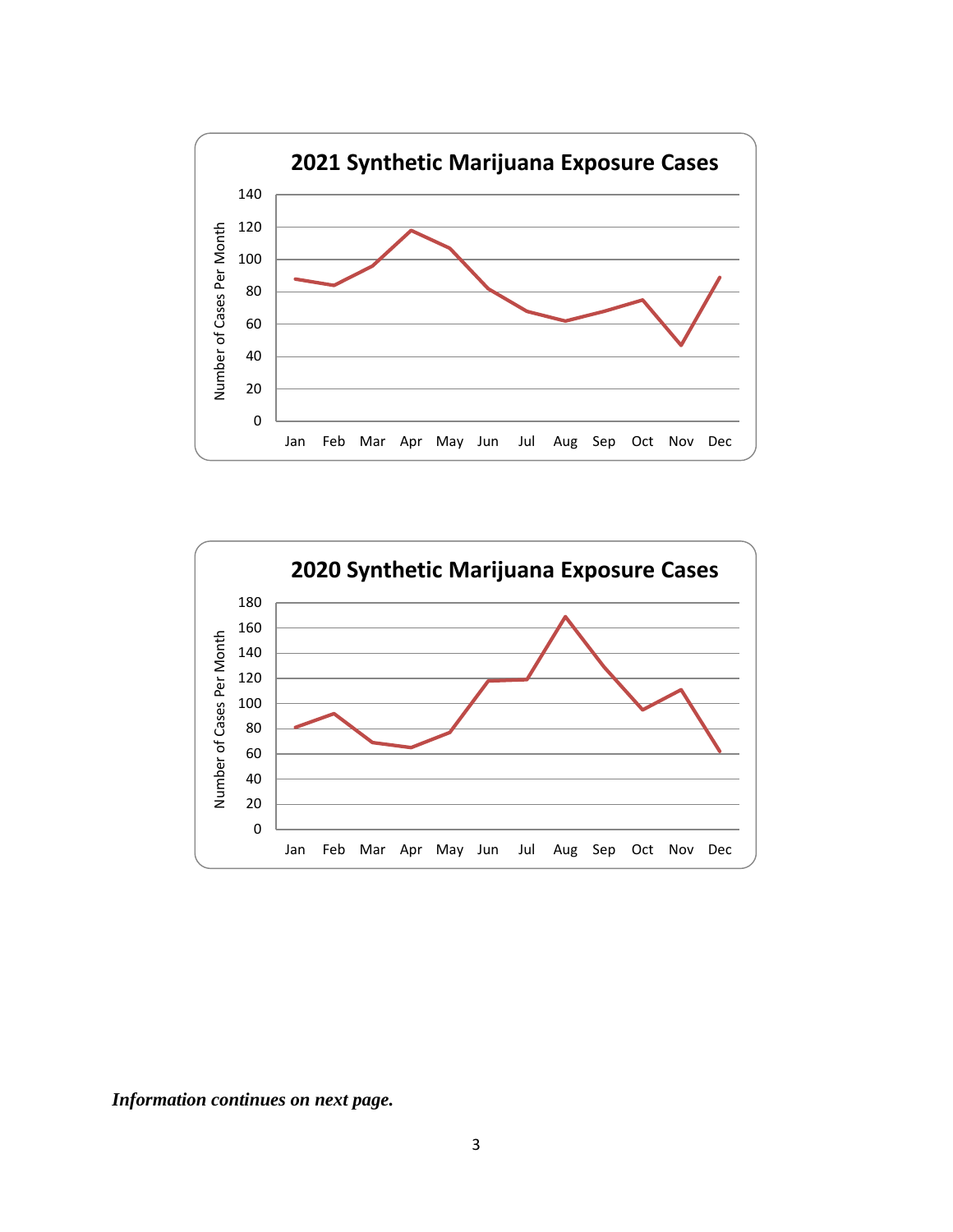



*Information continues on next page.*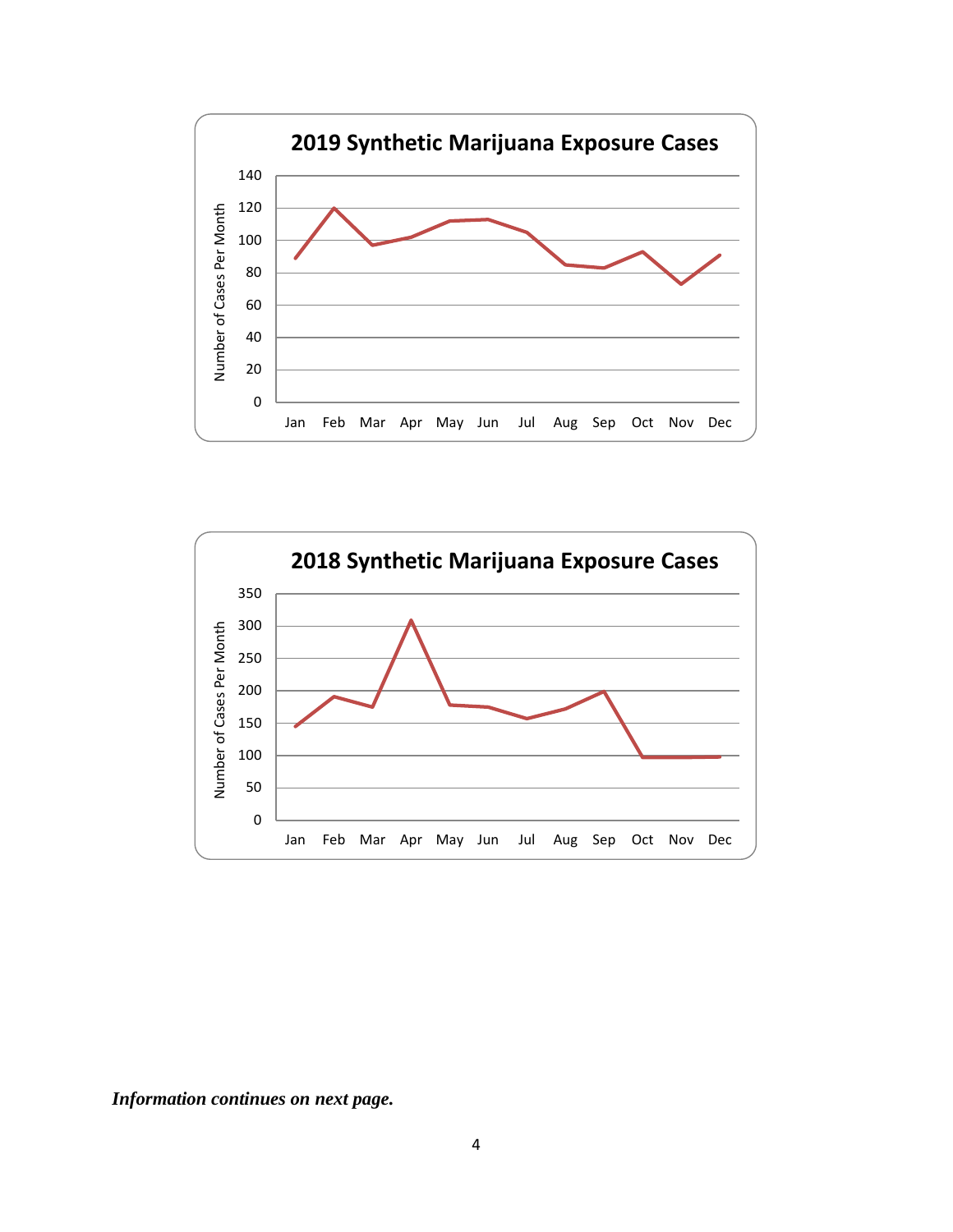



*Information continues on next page.*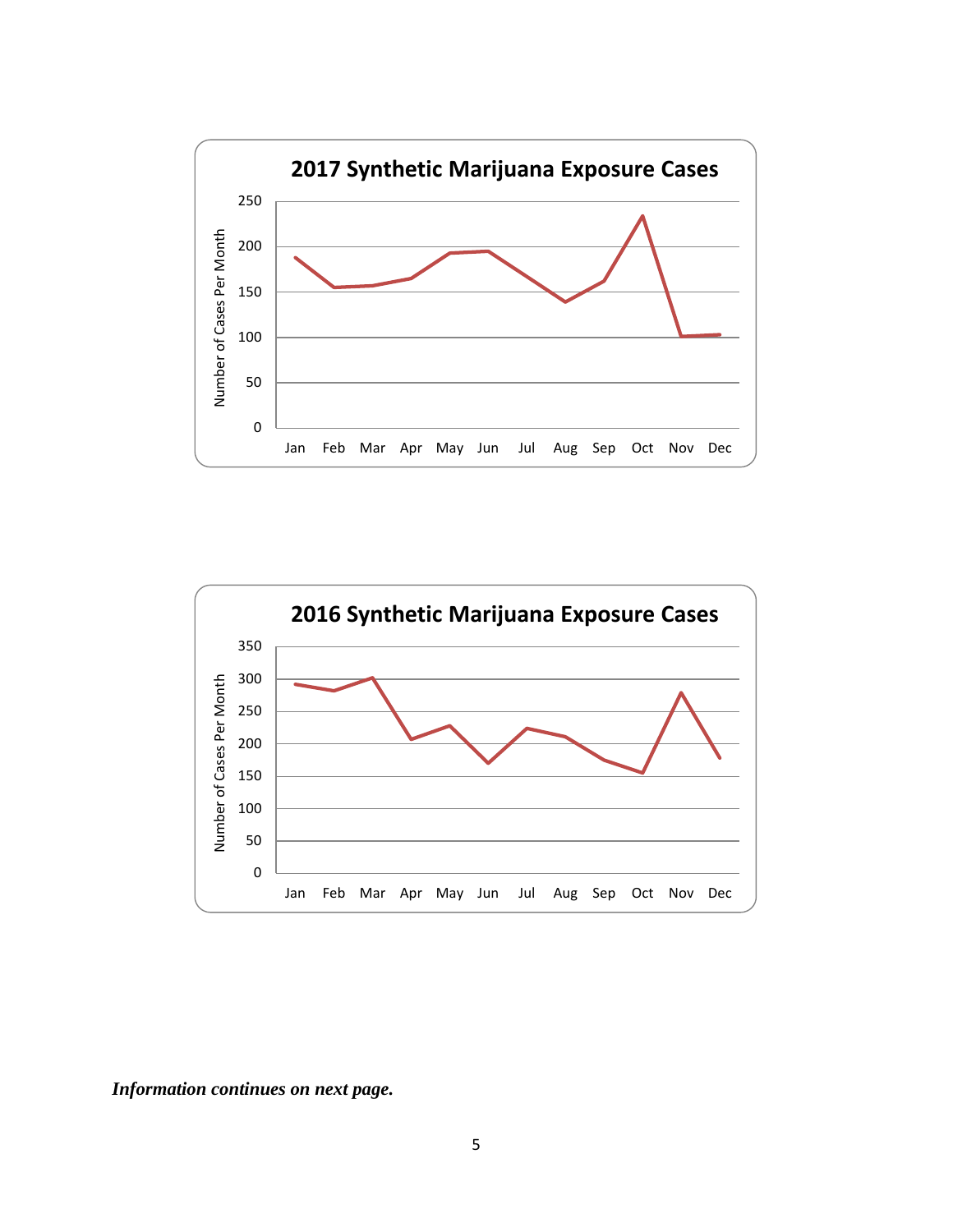



*Information continues on next page.*